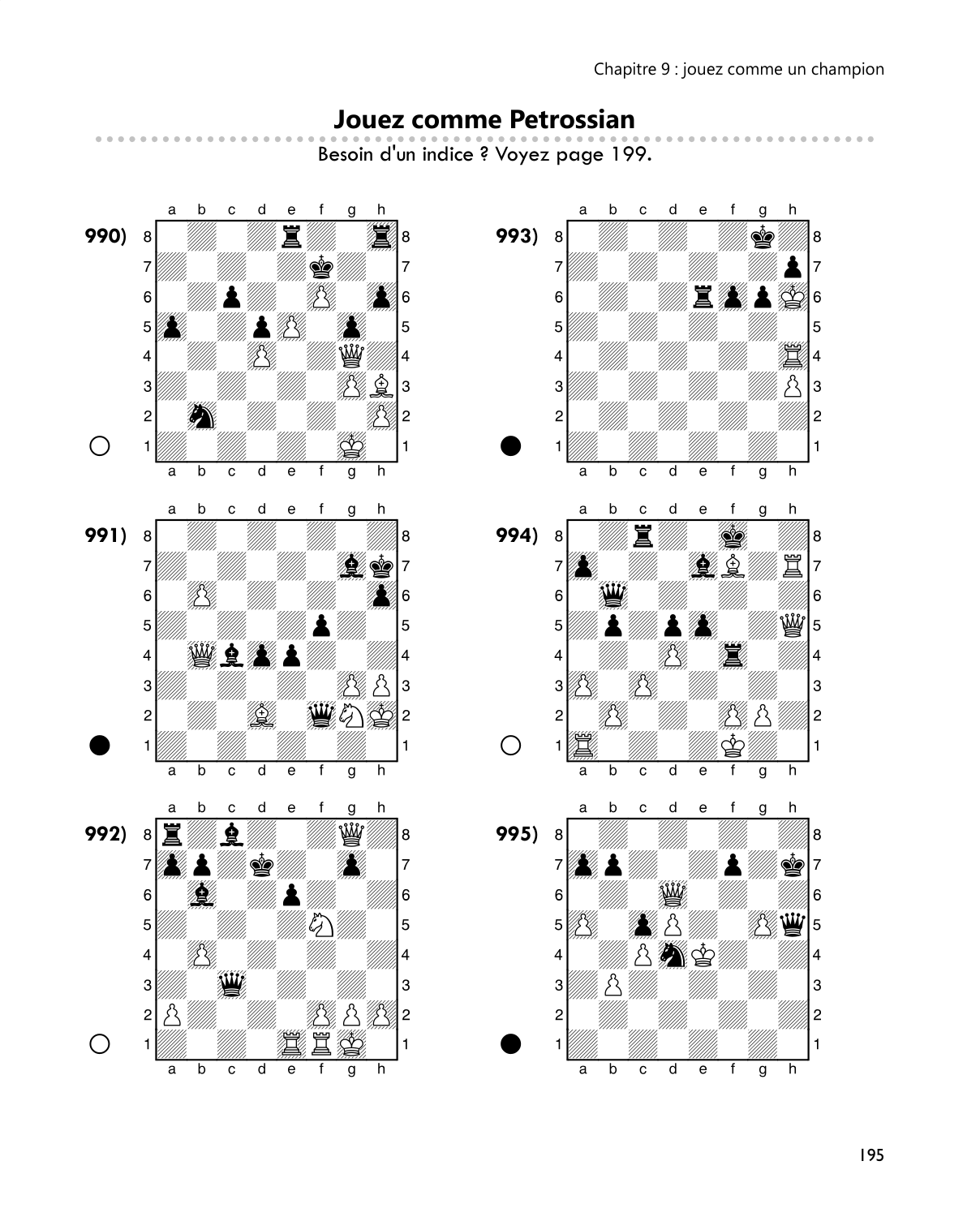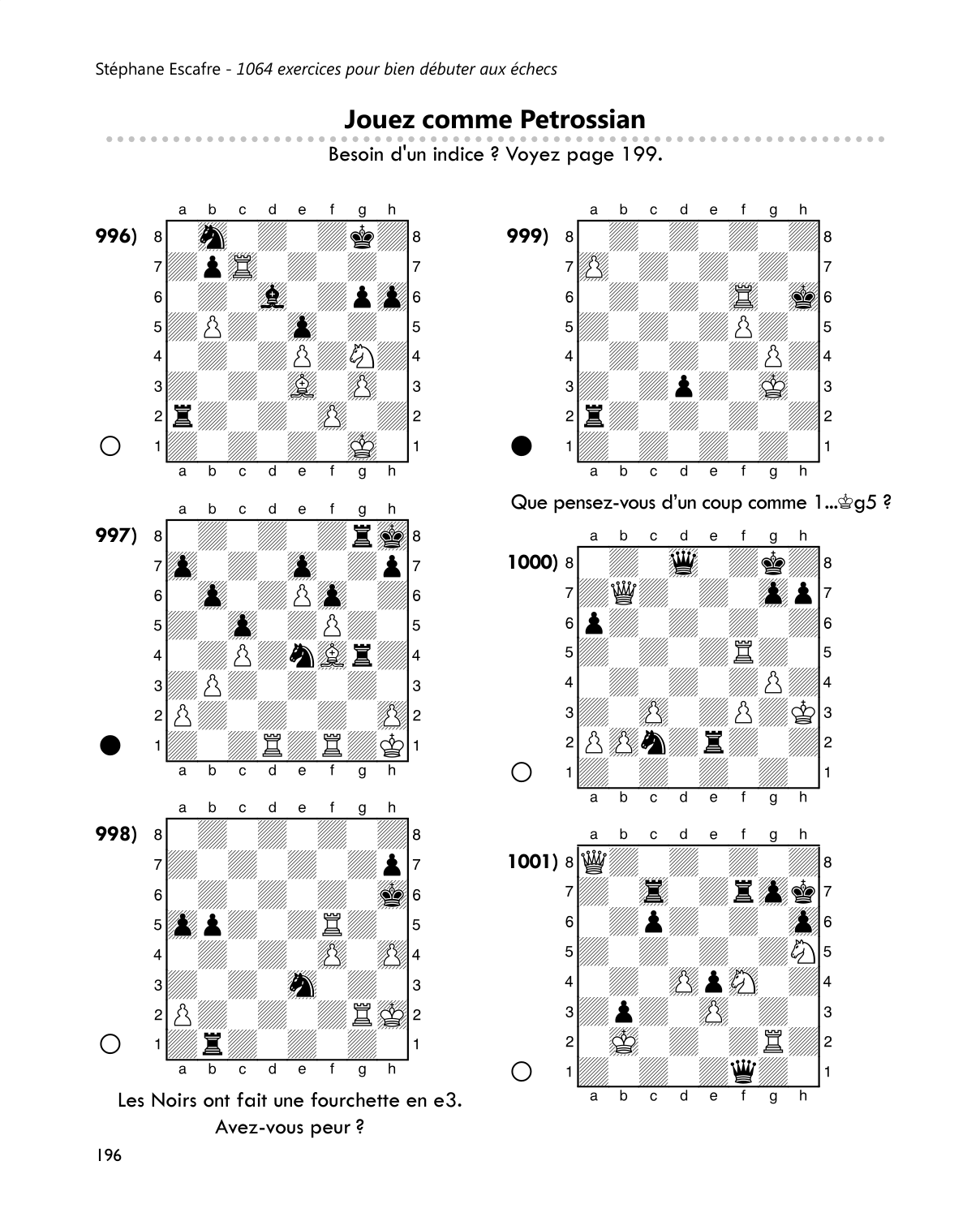## **Jouez comme Spassky**

Besoin d'un indice ? Voyez page 199.

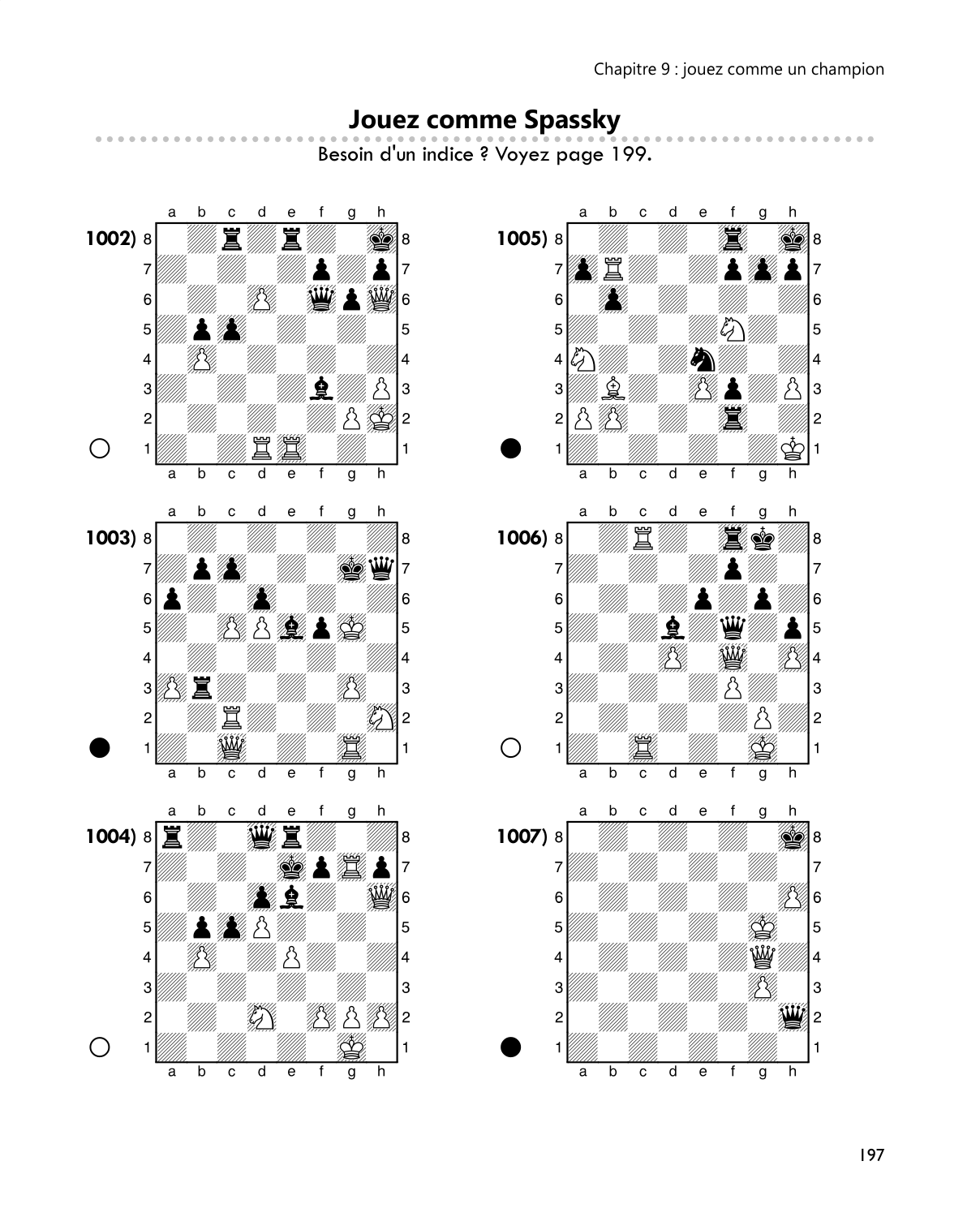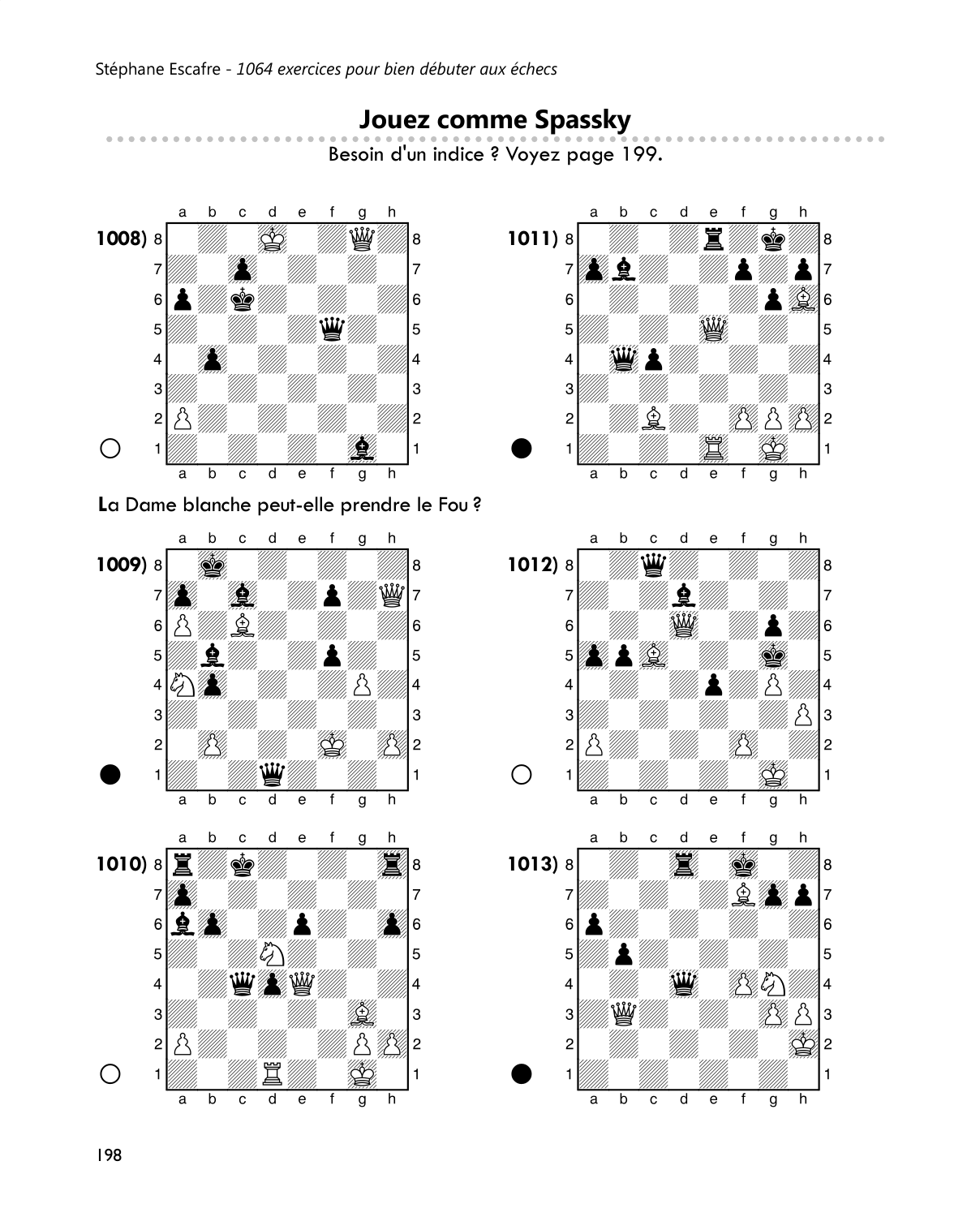## Indices

- 990) Mat sur les cases blanches.
- 991) Mat en deux coups.
- 992) Mat en deux coups.
- 993) Les Blancs peuvent-ils garder la Tour sur la colonne h ?
- 994) Mat en trois coups.
- 995) Mat en deux coups.
- 996) Mat en deux coups.
- 997) Etouffons!
- 998) Rien à craindre, les Blancs matent en trois coups.
- 999) On se fait mater, Comment?
- 1000) Mat du couloir.
- 1001) Le pion et la Tour noirs contrôlent la case f6.
- 1002) Une astuce tactique élémentaire.
- 1003) Mat en deux coups.
- 1004) On exploite un clouage.
- 1005) Puisque le Cavalier noir ne peut pas aller en g3, il va aller en...
- 1006) Au lieu d'échanger les Dames, allez plutôt discuter avec le Roi.
- 1007) Deux pions de moins, pas de mat en vue...
- 1008) Il faut demander au Roi blanc.
- 1009) Mat en deux coups (deux solutions).
- 1010) Mat en trois coups.
- 1011) Rayon X.
- 1012) Mat en deux coups.
- 1013) Mat en quatre coups. Ce n'est pas impossible à trouver.